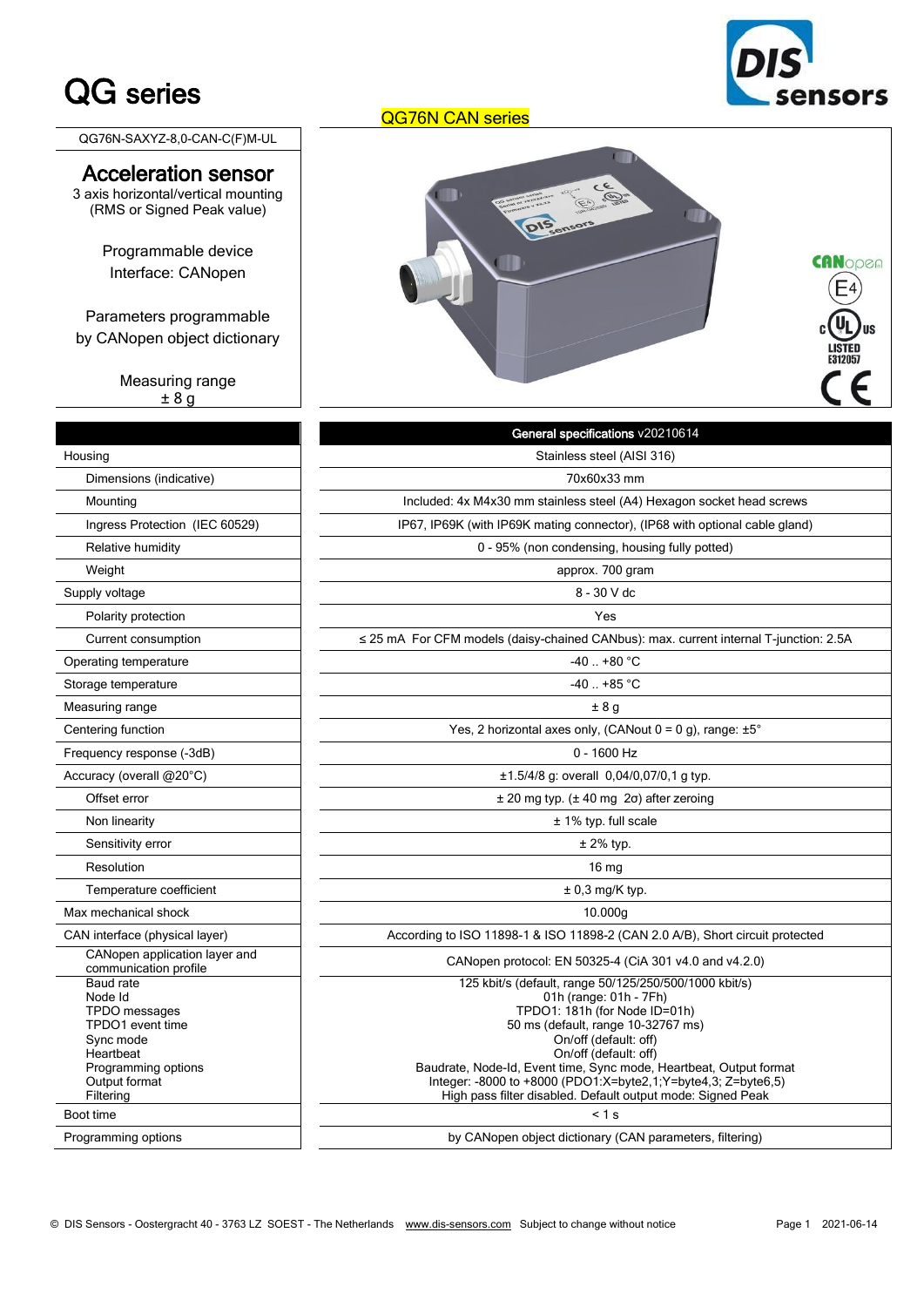## QG series



### QG76N-SAXYZ-8,0-CAN-C(F)M-UL



Wire / pin coding

( CiA303 V1.8.0 ) (stainless steel 1.4404 (316L), contacts copper alloy) No bus termination inside. A CANbus always has to be terminated properly. For bus termination order seperate M12 termination resistor (optional: T-connector) Pin 1: Shield Pin 2: Vcc Pin 3: Gnd & CAN\_GND Pin 4: CAN\_H  $Pin 5$ : CAN\_L **Male Female**  $\overline{a}$